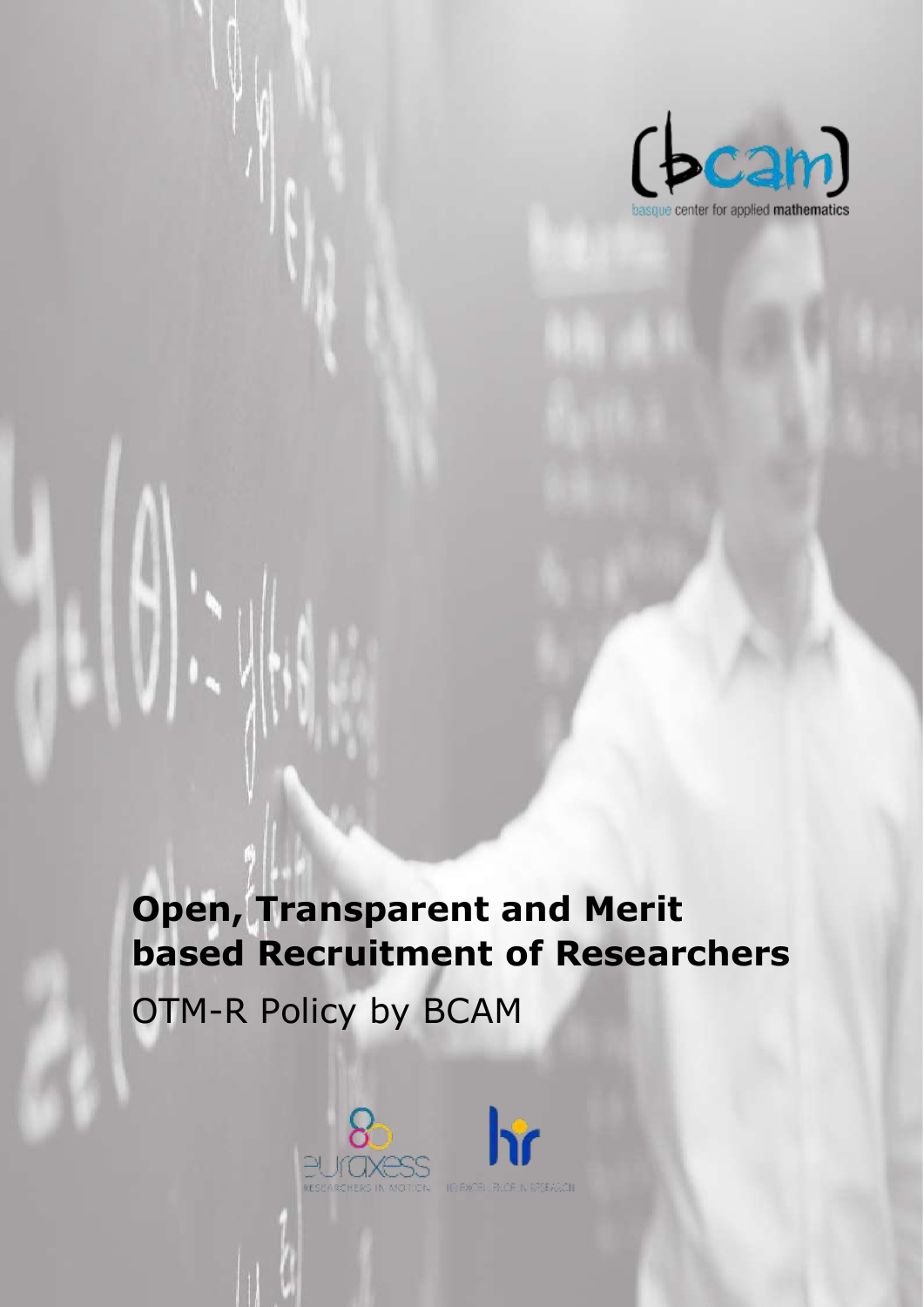

## **Contents**

| $\mathbf{0}$ . |  |
|----------------|--|
| 1.             |  |
| 2.             |  |
| 1 <sub>1</sub> |  |
| 2.             |  |
| 3.             |  |
| 4.             |  |
| 5.             |  |
|                |  |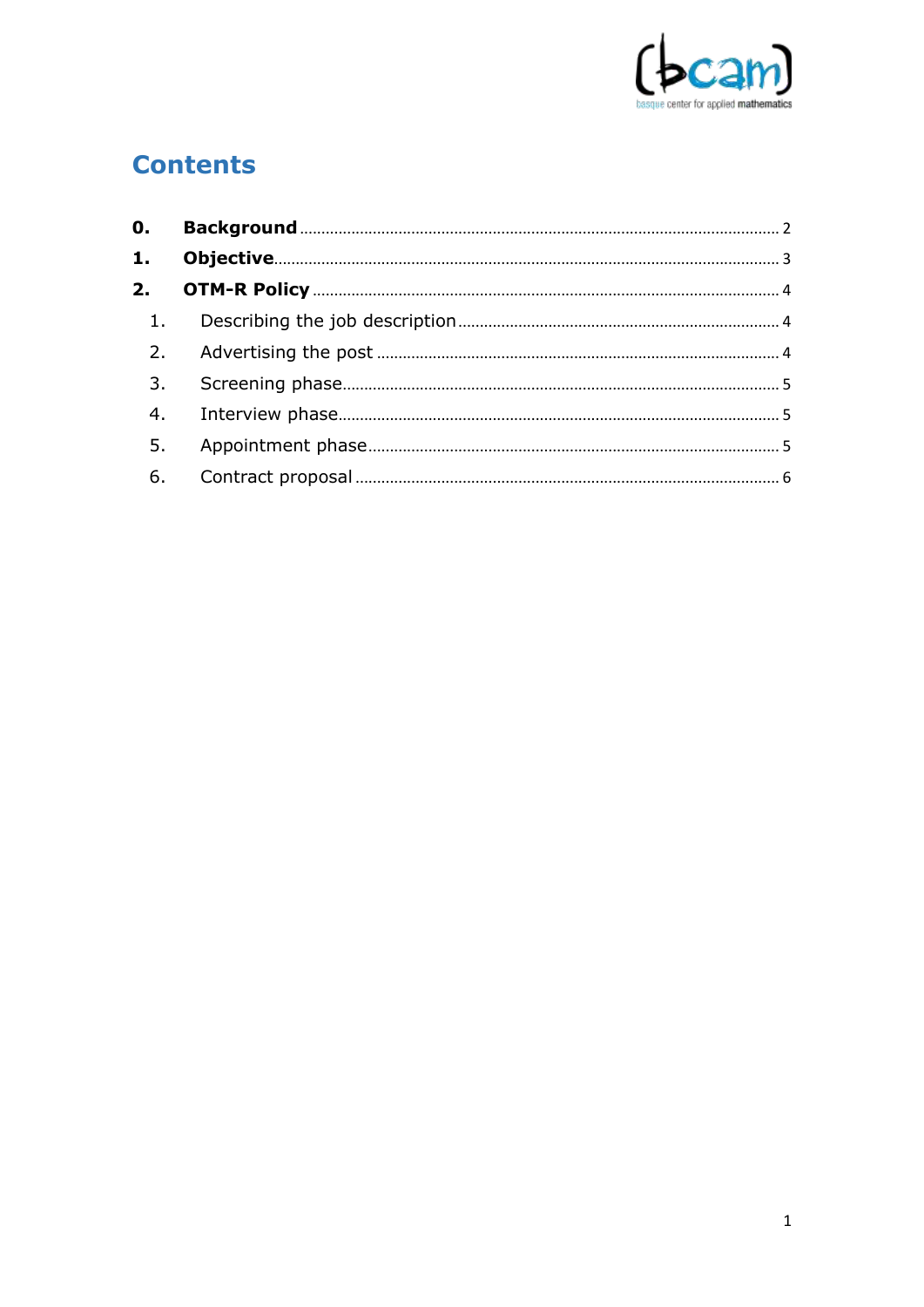

## <span id="page-2-0"></span>**0. Background**

**Aiming to strengthen the Basque Science and Technology System**, BCAM was created in September 2008 by the Basque Government through Ikerbasque, the Basque Foundation for Science. The University of the Basque Country (UPV/EHU) and Innobasque (Basque Innovation Agency) joined BCAM as founding members and the Biscay Regional Government joined later as an institutional member. Petronor Innovacion S.L joined in 2017 as an industrial partner.

BCAM is part of the BERC (Basque Excellence Research Centres) network. Located in the Basque Country, it benefits from a long industrial tradition, and is linked with the French Atlantic corridor, a region of excellence tradition in Applied Mathematics, being the coordinator of the TRANSMATH UPV/EHU – U. Bourdeaux transborder joint research lab.



**BCAM** world-class  $|s|$  $\overline{a}$ research centre on Applied Mathematics created with the support of the Basque Government and the University of the Basque Country, which aims to strengthen the Basque science and technology system, by interdisciplinary research in the frontiers of mathematics, talented scientists' training and attraction, so the excellence of our results are recognized by the Society.



Focus on interdisciplinary research in the frontiers of mathematics, attraction and<br>training of talented scientists, attraction and development of new numerical and simulation methods, interaction with industry, health and social institutions, and promotion of scientific and technological advances worldwide. BCAM aims to generate synergies among different stakeholders working on mathematical research so as to become the reference at a national and international level in Applied Mathematics.

*Figure 1. BCAM mission and vision*

Starting in 2008 with three Professors and one Research Line and, up to June 2021, with 125 Researchers (Professors, Post-doc fellows, PhD Students, Research Technicians), and a high number of visiting fellows and internships, supported by an administrative staff team (12 members), integrating people from more than 25 different countries. The Centre has accomplished a long and intense path, full of highquality scientific activities and hard work, while keeping as a young centre where the average age of researchers is lower than 35.

Researchers, and especially young researchers, are the main assets of a knowledgeintensive center like BCAM. The **BCAM strategy for attracting and retaining talented researchers was established in 2008 and reflects the commitment to excellence, openness, flexibility, pan-European focus, ethical awareness and ethical and human values**. Ever its founding, BCAM is committed to using open, transparent and merit-based recruitment practices concerning research positions.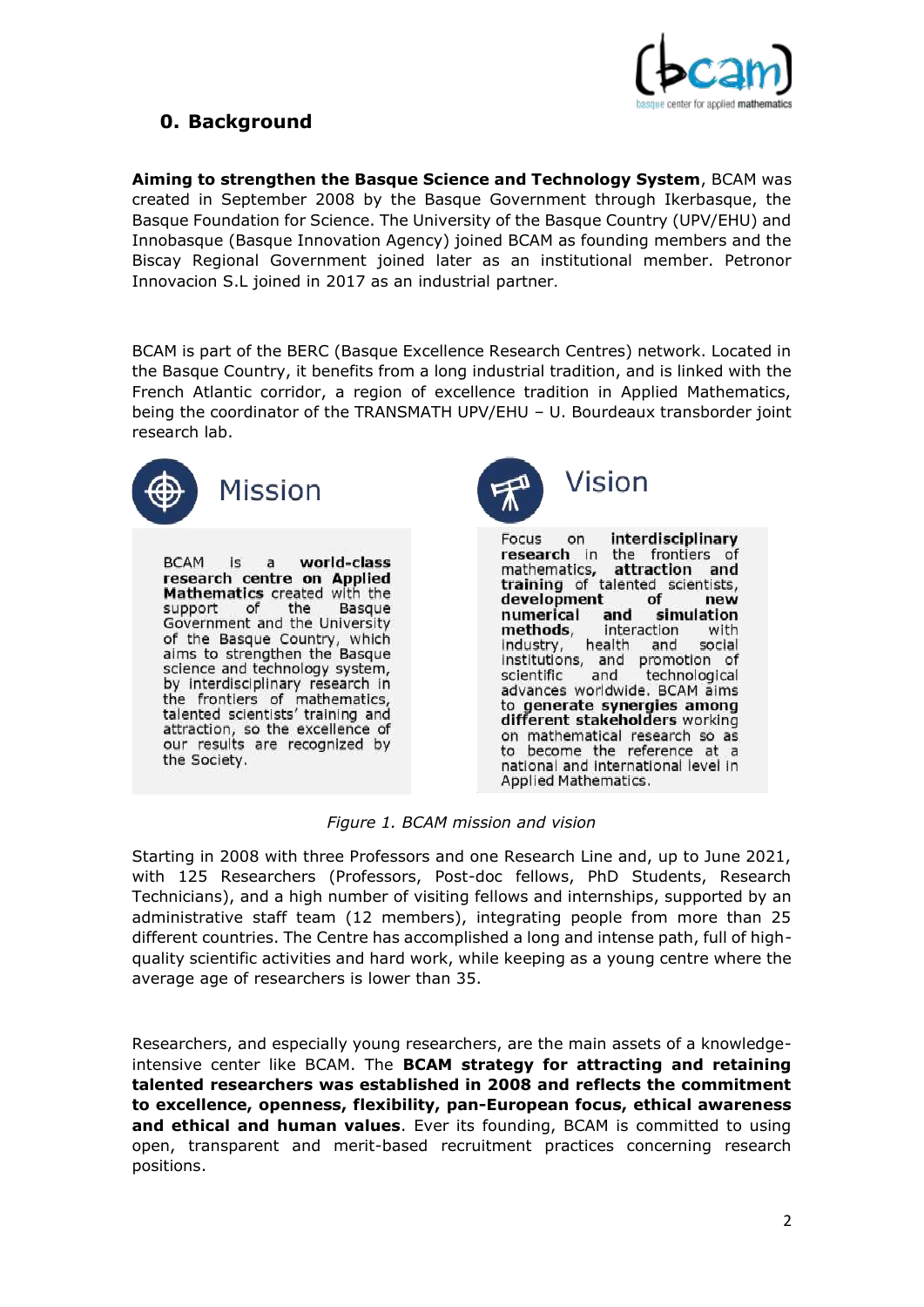

## <span id="page-3-0"></span>**1. Objective**

The main goal of this document is to **define the OTM-R policy**, reviewing the recruitment procedure in line with the principles and requirements established by the European Commission on what an OTM-R system shall consist of. Below is the process that has been undertaken for the implementation of the OTM-R, the proper execution implies an important challenge, thus, it is relevant to mention the steps that have been followed in the elaboration of OTM-R policy.



In this regard, it is worth noting that open, transparent and merit-based recruitment **[\(OTM-R](https://cdn1.euraxess.org/sites/default/files/policy_library/otm-r-finaldoc_0.pdf) ) guarantees recruitment of the best person for the job, ensures equal opportunities and access for all, makes it easier to develop an international portfolio and enhances the attractiveness of research careers**.

Moreover, OTM-R is a mainstay of the European Charter for Researcher and in particular of the Code of Conduct for the Recruitment of Researchers, where a set of general principles and guidelines which specifies the roles, responsibilities and entitlements of researchers as well as of employers and/or funders of researchers are defined.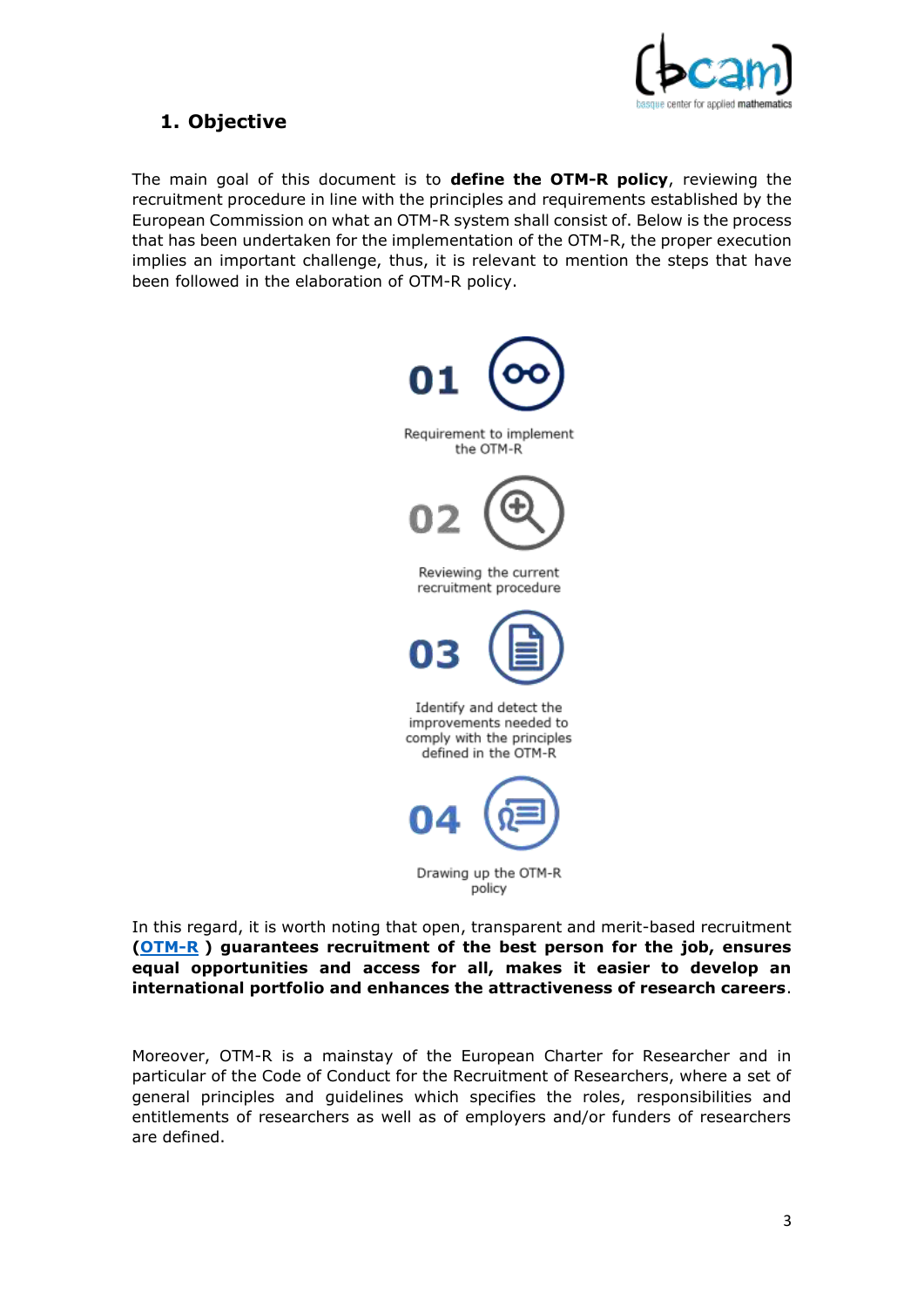

## <span id="page-4-0"></span>**2. OTM-R Policy**

Considering that researchers are the main assets of a knowledge-intensive centre, BCAM has been working on the definition of the most suitable policies to support researchers' work aligned with the European Human Resources Strategy for Researchers. The BCAM HR Strategy for attracting talented researchers is based on excellence, openness, flexibility, pan-European focus, ethical awareness and ethical and human values. In this sense, in 2016, BCAM received the HR Excellence in Research Award (HRS4R). This recognition by the European Commission identifies the universities and institutions that generate and support the existence of a stimulating and favourable environment for research work by adapting their human resources policies to the 40 principles of the European Charter for Researchers and the Code of Conduct for the Recruitment of Researchers.

Additionally, in 2019, BCAM successfully passed its first Internal Review of the HR award, which measures the progress and quality of the actions carried out. One of the actions of the HR award, the Open Transparent and Merit-Based Recruitment (OTM-R), has a direct impact in the recruitment of new researchers. The OTM-R, makes research careers more attractive, ensures equal opportunities for all candidates and facilitates mobility.

The OTM-R policy is formulated with the aim of dealing with the reality and particularities of the situation of staff researchers in a way that is coherent with the general approaches adopted for the scientific community. The elaboration of the OTM-R policy is transversal and really acts as an effective tool in conjunction with other human resource strategies.

During these last years, the selection process that has been followed, guarantees equal opportunities for all candidates, and always including the promotion of gender balance. All vacancies go through the following predefined process:

<span id="page-4-1"></span>**1. Describing the job description:** To fulfil the requirements of the OTM-R and to ensure transparency and good practice in the phase of elaboration of the profile of the required vacancy, BCAM has a standardised template indicating the data that must be completed to publish a job offer. The template not only serves as a tool to ensure quality, control and transparency in the advertising process, but also minimises the administrative load for PIs and research groups.

The required data for a completed job description is as follow:

- Organisation and recruiting unit
- Job tittle, specifications and estimated starting date
- Required competencies
- Selection criteria, including knowledge and professional experience
- Number of available positions
- Working conditions
- Application procedure and deadline
- Contact details
- <span id="page-4-2"></span>**2. Advertising the post:** The job offers are published on BCAM´s website and on different platforms that favour the dissemination of it, such as Euraxess, AMS or Ikerbasque. The whole recruitment processes up to assignment of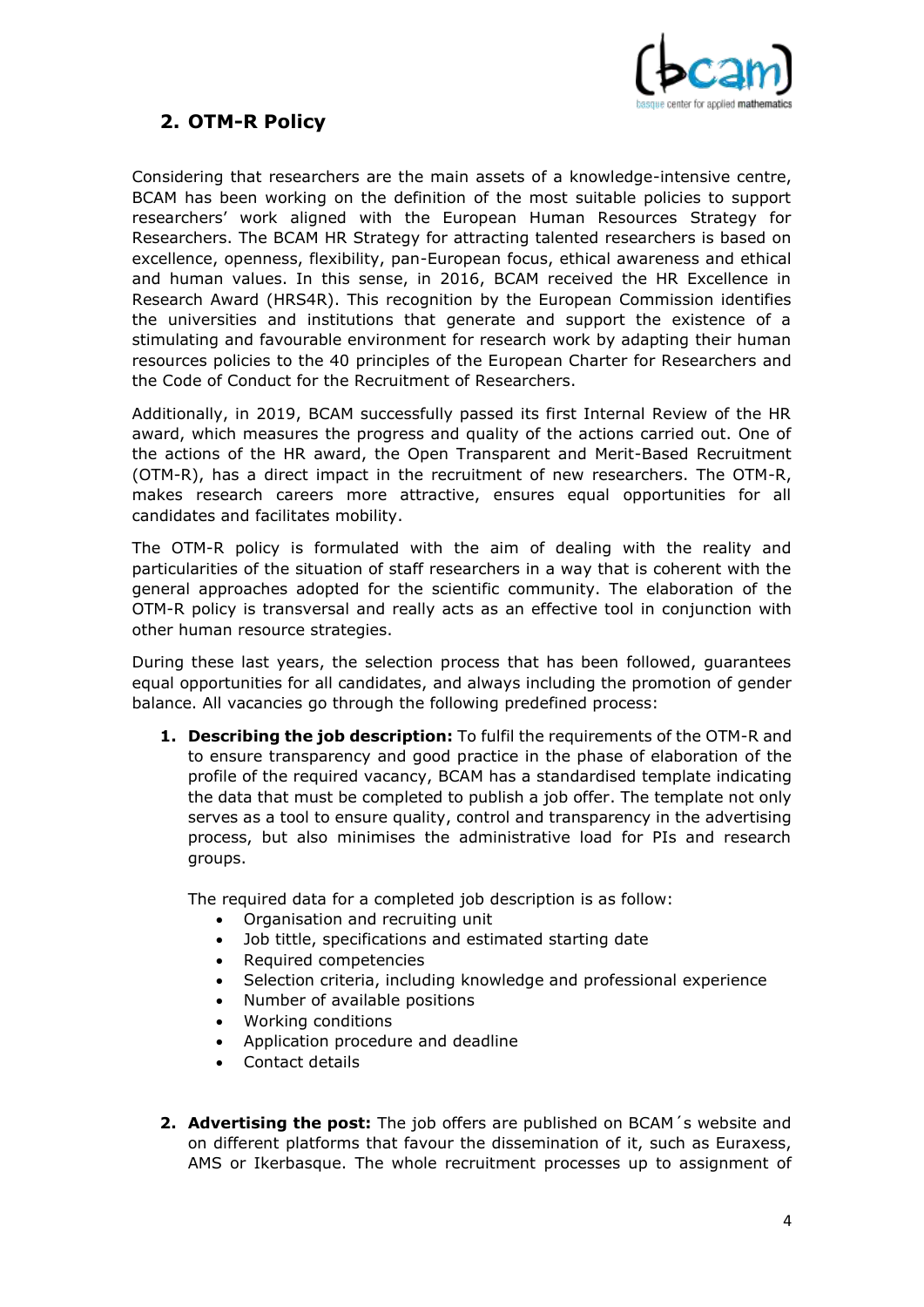

researchers to positions is run via BCAM portal and in fully transparent to avoid discriminating against candidates based on their geographical location.



<span id="page-5-0"></span>**3. Screening phase:** After receiving the applications, the Evaluation Committee is responsible for evaluating and selecting the person who will become part of BCAM according to the defined evaluation process.

As a general rule, the Evaluation Committee considers different criteria for the evaluation, that consist on the relevant background of the applicant, qualifications and skills needed to effectively assess candidates. The specific evaluation criteria that will be used are included in the corresponding call.

The mentioned evaluation process meets the requirement defined by OTM-R, and to guarantee that the best person for the job is recruited, the selection process must always be conducted in line with the principles of merit, ability, transparency, openness, equal opportunity and non-discrimination.

<span id="page-5-1"></span>**4. Interview phase:** After the evaluation of the candidates by means of the written material provided, the committee (at least two evaluators) will interview at least the three best evaluated candidates.

Moreover, this evaluation is always done without discrimination based on gender; nationality; ethnic or social background; disability; age; religion; sexual orientation; political opinions or their socioeconomic situation. Additionally, interruptions and variations in a researcher's career (such as career breaks, sabbaticals, maternity or paternity leave, etc.) will not be penalised, as they are considered to be a natural facet of a researcher's professional evolution and, consequently, represent valuable contributions to their professional development in multidisciplinary contexts.

After the interviews, the committee will elaborate an **Evaluation Report**  containing:

- The name of at least three candidates.
- The rank of these candidates.
- The evaluation report template will be sent to the evaluators when the call closes.

The Evaluation Committee have 2 weeks to send the Evaluation Report to the Scientific Director, General Manager and Recruitment Team.

<span id="page-5-2"></span>**5. Appointment phase:** All the candidates who took part in the interview phase will be contacted by e-mail to confirm the outcome of the recruitment process. Throughout the recruitment process, candidates are able to contact Recruitment Team (recruitment@bcamath.org) if they want to enquire about the status of the recruitment process. Moreover, BCAM has a solid and transparent complaints procedure in place for applicants who believe they have been treated unfairly or inappropriately.